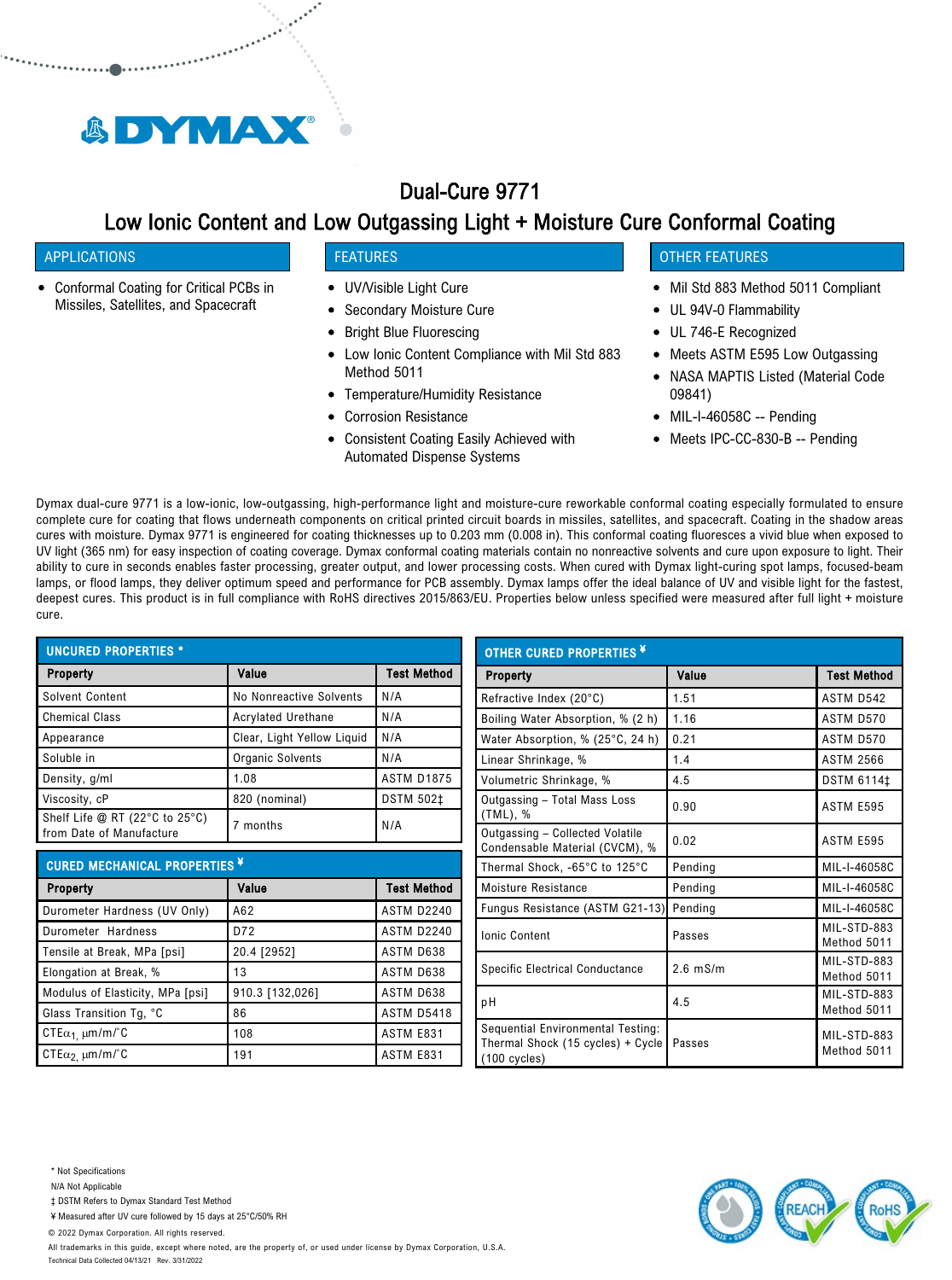

# ELECTRONIC CIRCUIT BOARD MATERIALS 9771 Conformal Coating Product Data Sheet

| <b>ELECTRICAL PROPERTIES *</b> |              |                    |
|--------------------------------|--------------|--------------------|
| Property                       | Value        | <b>Test Method</b> |
| Dielectric Constant (1 MHz)    | 4.29         | ASTM D150          |
| Dissipation Factor (1 MHz)     | 0.0287       | ASTM D150          |
| Dielectric Strength (V/mil)    | 665          | ASTM D149          |
| Surface Resistivity, ohm       | $2.23e+13$   | ASTM D257          |
| Volume Resistivity, ohm-cm     | $3.48e + 14$ | ASTM D257          |

| <b>ADHESION</b>            |                |  |
|----------------------------|----------------|--|
| <b>Substrate</b>           | Recommendation |  |
| Ceramic                    |                |  |
| <b>Common Solder Masks</b> | ✓              |  |
| FR4                        | ✓              |  |
| Flex Circuit (Polyimide)   | ◡              |  |
| Lead Frame                 | ✓              |  |
| PCB                        | ر،             |  |
| Silicon                    | ◡              |  |

Recommended o Limited Applications

st Requires Surface Treatment (e.g. plasma, corona treatment, etc.)

#### CURING GUIDELINES

UV-curing guidelines for 9771 at 0.08mm (0.003 in) thickness:

| Dymax Curing System (Intensity)                                       | <b>Cure Time or Belt Speed</b> |  |
|-----------------------------------------------------------------------|--------------------------------|--|
| UVCS Conveyor with Fusion F300S (2.5 W/cm <sup>2</sup> ) <sup>B</sup> | 1.2 m/min $[4 ft/min]$         |  |

A Intensity was measured over the UVA range (320-395 nm) using a Dymax ACCU-CAL™ 50 Radiometer.<br>B Intensity was measured over the UVA range (320-395 nm) using a Dymax ACCU-CAL™ 160 Radiometer.

#### SECONDARY MOISTURE CURE

A combination of light and moisture cure is required to achieve full cured mechanical properties. Moisture is also used as a secondary cure mechanism for shadow areas that cannot be cured with light. While moisture cure time in shadow areas is typically 2-3 days at 25°C [77°F], 50% RH, actual moisture-cure time is application specific and may vary. For material that has been light cured, typical full property development is after 7 days at 25°C [77°F], 50% RH or 2 days at 40°C [104°F], 50% RH.

Cure time for both light-cured and shadow areas depends on humidity level, amount of material in shadow areas, and its proximity to humidity. Material entrapped under large components may have a prolonged cure time. Exposure to heat (typically 40°C-60°C) and higher relative humidity will accelerate cure.

Full cure is best determined empirically by curing at different times and intensities, and measuring the corresponding change in cured properties such as tackiness, adhesion, hardness, etc. Full cure is defined as the point at which more light exposure no longer improves cured properties.

Dymax recommends that customers employ a safety factor by curing longer and/or at higher intensities than required for full cure. Although Dymax Application Engineering can provide technical support and assist with process development, each customer must ultimately determine and qualify the appropriate curing parameters required for their unique application.

## DEPTH OF CURE

The graph below shows the increase in depth of cure as a function of exposure time. A 9.5 mm [0.37 in] diameter specimen was cured in a polypropylene mold and cooled to room temperature. It was then released from the mold and the cure depth was measured.

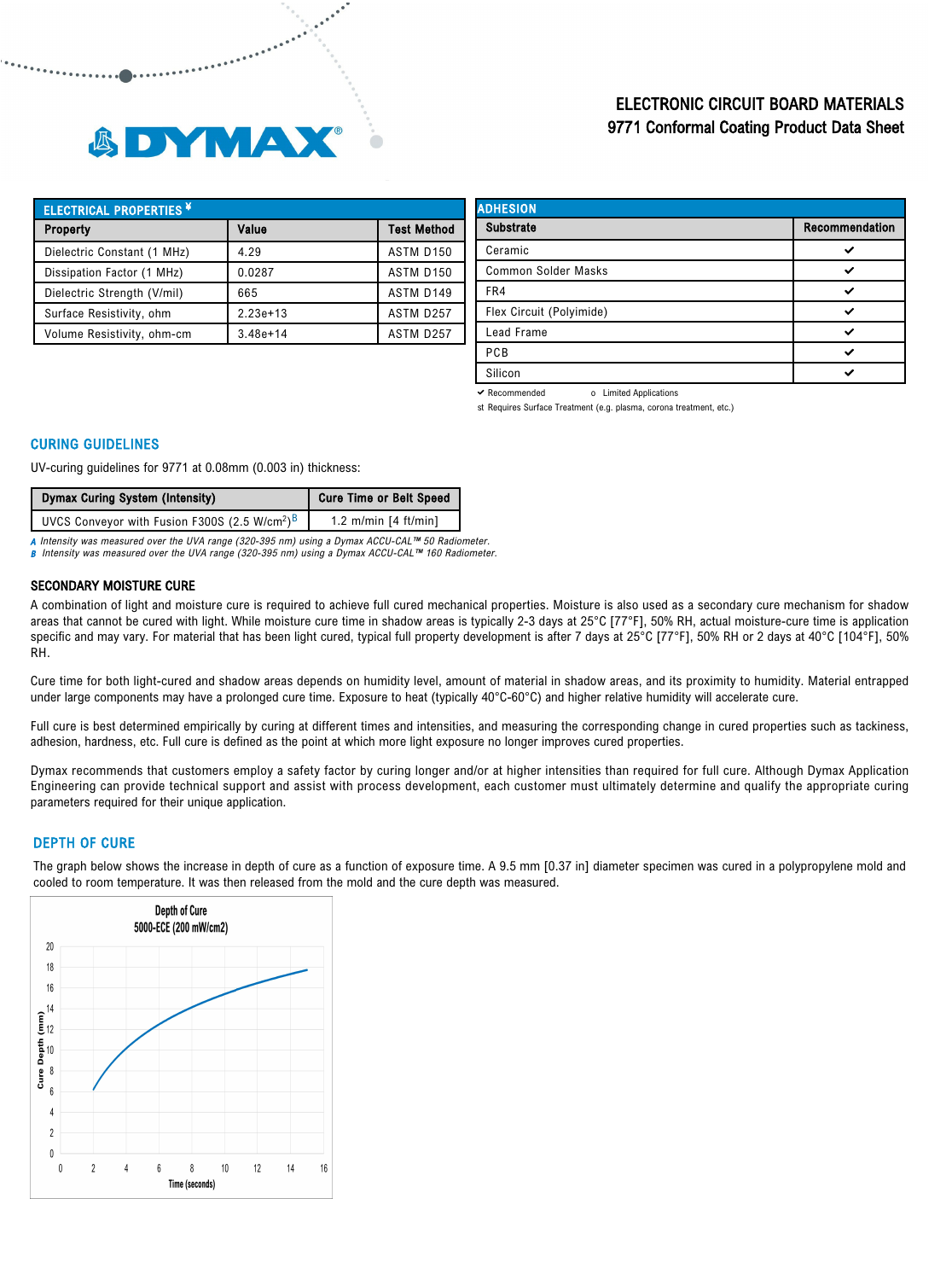# ELECTRONIC CIRCUIT BOARD MATERIALS 9771 Conformal Coating Product Data Sheet



## OPTIMIZING PERFORMANCE AND HANDLING

- 1. This product cures with exposure to UV and visible light as well as moisture. Exposure to ambient and artificial light and moisture should be kept to a minimum before curing. Dispensing components including needles and fluid lines should be 100% light blocking, not just UV blocking.
- 2. All bond surfaces should be clean and free from grease, mold release, or other contaminants prior to dispensing the adhesive.
- 3. Cure speed is dependent upon many variables, including lamp intensity, distance from the light source, required depth of cure, bond gap, and percent light transmission of the substrate.
- 4. Oxygen in the atmosphere may inhibit surface cure. Surfaces exposed to air may require high-intensity UV light to produce a dry surface cure. Flooding the bond area with an inert gas, such as nitrogen, can also reduce the effects of oxygen inhibition.
- 5. Parts should be allowed to cool after cure before testing and subjecting to any loads.

العملي الاستعمالية<br>المستعملة<br>المستعملة

- 6. In rare cases, stress cracking may occur in assembled parts. Three options may be explored to eliminate this problem. One option is to heat anneal the parts to remove molded-in stresses. A second option is to open the gap between mating parts to reduce stress caused by an interference fit. The third option is to minimize the amount of time the liquid adhesive remains in contact with the substrate(s) prior to curing.
- 7. Light curing generally produces some heat. If necessary, cooling fans can be placed in the curing area to reduce the heating effect on components.
- 8. At the point of curing, an air exhaust system is recommended to dissipate any heat and vapors formed during the curing process.
- 9. Resealing opened container under a dry, inert gas, such as nitrogen, can help to prolong the shelf life.
- 10. Light cure is recommended prior to moisture cure. Full cure develops after both light and moisture cure, not one or the other.

## DISPENSING THE COATING

Conformal coating such as Dymax 9771 are typically applied by spraying utilizing a hand held or machine mounted atomizing spray valve. To achieve a consistent coating at a thickness of 50.8-101.6µm (0.002-0.004"), dispense recommendations include but are not limited to the following:

- PVA Delta 6 Selective Coating/Dispensing System with FCS300 Series Valve
	- Travel Speed: 70mm/sec
	- Atomizing Pressure 4.94 psi
	- Fluid Pressure: 40 psi
	- Valve Height: 1.75" from board
	- Path Spacing: 5mm

The Dymax Application Engineering team is ready to discuss your application requirements to provide the most appropriate dispensing and/or spraying solution. Visit our current dispensing equipment portfolio [here](https://dymax.com/products/equipment/dispensing-equipment) or consult our [global contact](https://dymax.com/sales-support/contact-us/global-contacts) phone numbers and online chat feature (available in North America only) during normal business hours for instant support.

#### STORAGE AND SHELF LIFE

Store the material in a low humidity, cool, and dark place when not in use. This product may polymerize upon prolonged exposure to ambient and artificial light as well as moisture. This material shelf life noted on page 1 of this document, when stored between 10°C (50°F) and 25°C (77°F) in the original, unopened container. Resealing large containers under dry inert gas, such as nitrogen, can help maintain the shelf life. Smaller syringes and cartridges should be kept in moisture barrier bags with desiccant when not in use.

#### **CLEANUP**

Uncured Dymax dual-cure materials may be removed from dispensing components and parts with non-alcoholic solvents. Alcoholic solvents (such as IPA or ethanol) that contain moisture activate the curing process. Therefore, it is recommended that non-alcohols such as Butyl Acetate, Acetone, or MEK be used to clean up uncured material and purge wetted dispensing lines. Cured material will be impervious to many solvents and difficult to remove. For more information on rework or removal of cured conformal coatings, please consult TB095 Rework and Removal of UV Light-Curable Conformal Coatings.